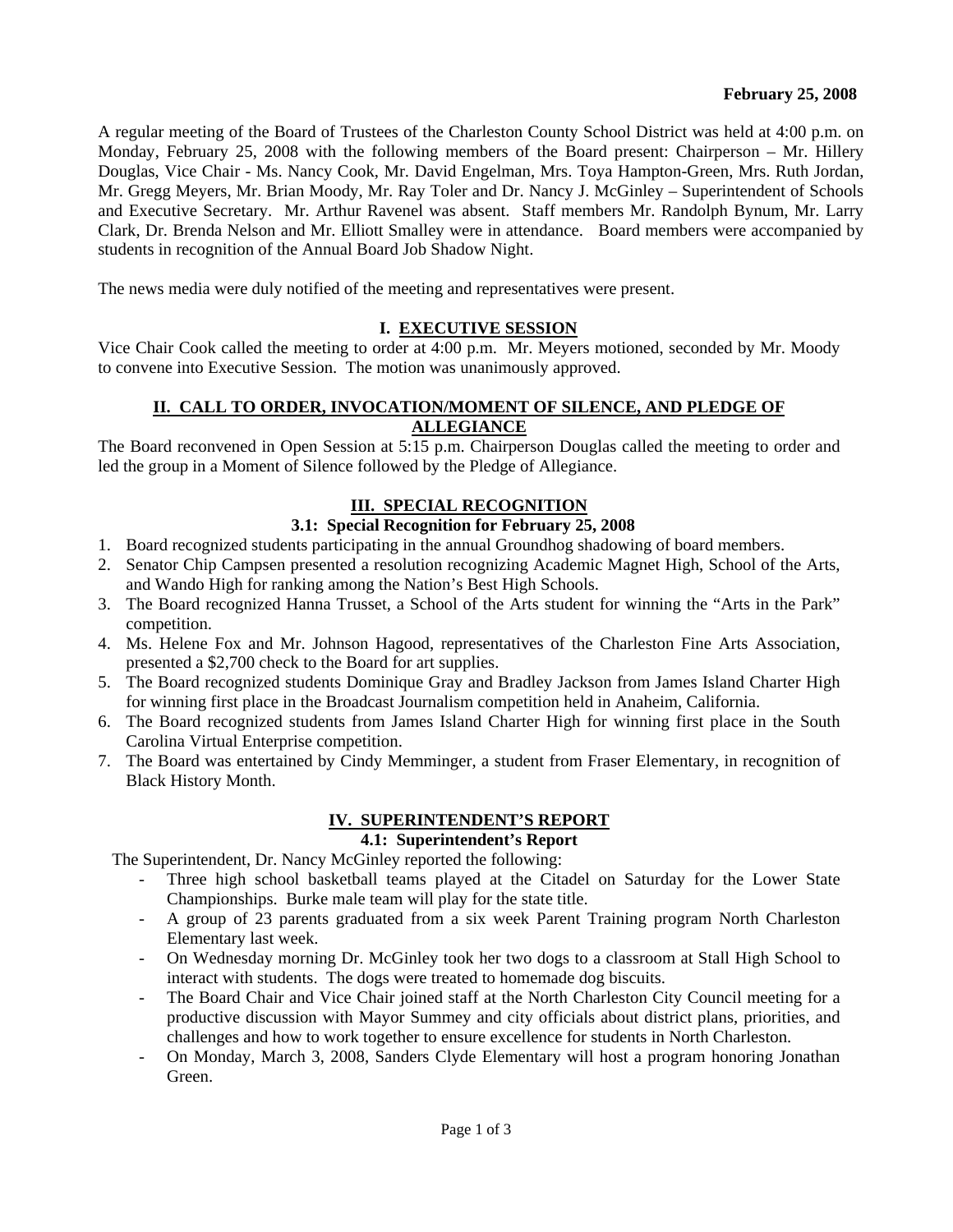- Sadie Fox, an  $8<sup>th</sup>$  grade teacher at C.E. Williams was presented the "Teacher of the Month" award.
- In closing, Dr. McGinley said the district need to do more to match the best teachers with the least-advantaged students. That's the reason for the Voluntary Teacher Transfer Initiative this month—to encourage experienced, highly qualify teachers to consider being change agents in places that need them the most.

A Voluntary Teacher Transfer recruitment video was shown. Dr. McGinley thanked Mr. Elliot Smalley, Executive Director of Communications and the CCSD Taping Center staff, and Principals at Blue Choice Schools and other principals for showing the video in their schools.

Ms. Cook suggested the Board adopt a policy to staff unsatisfactory schools first.

# **V. VISITORS, PUBLIC COMMUNICATIONS**

#### **5.1: Visitors, Public Communications**

1. Mr. John McQueen addressed the Board on behalf of the Preservation Society in regards to Jennie Moore Elementary. Mr. McQueen presented a petition with 600 signatures.

#### **VI. APPROVAL OF MINUTES/EXECUTIVE SESSION AGENDA ITEMS 6.1: Open and Executive Session Minutes of February 11, 2008**

Mr. Moody motioned, seconded by Mr. Meyers approval of minutes of February 11, 2008. The motion was approved 8-0.

### **6.2: Motions of Executive Session of February 25, 2008**

The Board acted on the following Executive Session Agenda items as follows:

- 1.1: Student Transfer Appeals the Board approved the following student transfer appeals. The motion was approved 7-1 (Douglas opposed).
	- A. A request to transfer from Laing MS to Moultrie MS Approved
	- B. A request to transfer from Laing MS to Moultrie MS Approved
	- C. A request to transfer from Laing MS to Moultrie MS Approved
	- D. A request to transfer from Cario MS to Moultrie MS Approved
	- E. A request to transfer from St. Andrews MS to West Ashley MS Approved, if space is available.
	- F. A request to transfer from Laing MS to Moultrie MS- Approved
- 1.2: Contractual Matter Wando HS Gym HVAC The Board received information and an update concerning the performance of the Wando High School Gym HVAC systems. No action was taken.
- 1.3: Appointment Chief Financial Officer the Board approved the appointment of Mr. Michael Bobby to the position of Chief Financial Officer for the District. The motion was approved 8-0.

# **6.3: Financial Minutes of February 11, 2008**

Mr. Moody motioned, seconded by Mr. Meyers to approve the Financial Minutes of February 11, 2008. The motion was approved 8-0.

# **VII: MANAGEMENT REPORTS**

There was no Management Report on this agenda.

# **VIII: CHARLESTON PLAN FOR EXCELLENCE**

There was no Charleston Plan for Excellence Update on this agenda.